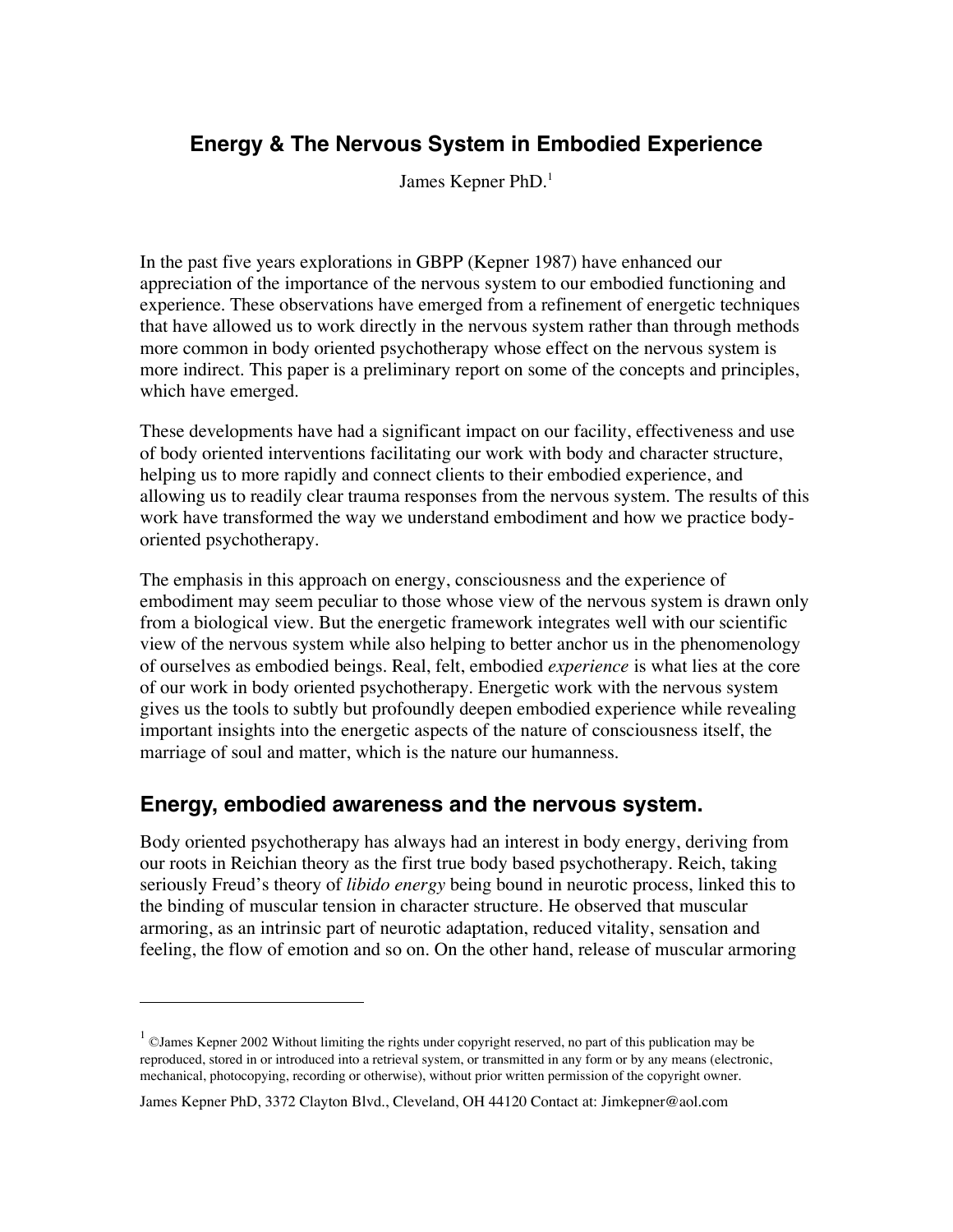brought about pulsatory movement and streaming sensations which subjectively are experienced as a flow of energy, and objectively are concomitant with such things as increased emotional release, warmth, vitality, and liveliness of tissue. He understood this as a functional unity between bio-energetic process (libido or what he later termed orgone energy), muscular armoring, and character defense. Although many body oriented psychotherapy's do not use energetic notions in their own theory and understanding of embodiment, the concept of energy has a place in the deeper ground of our field.

More recently in the field of the healing arts, hands-on approaches have evolved from the

influence of eastern systems such as the chakra system of subtle energy and Chinese medicine mapping the flow of *chi* or subtle energy in the body. These energetic healing arts (see for example Bruyere1994, Brennan 1993, Brown 1998, Krieger 1979) are based on the practice of the healer directing "subtle energy" through their own body into that of the client in specific ways to influence the clients energetic, emotional and physical functioning. I use the term in quotes here because in a purely scientific sense, we don't really know what the nature of this process is yet, or whether it meets the criteria for scientific usage of the term. Whatever "subtle energy" is in a scientific



sense, its use in practice creates a palpable sense of flow, connection, awareness, warmth and presence for the receiver. It is also a skill, which can be demonstrated and taught.

Although the nature of what subtle energy is scientifically is still puzzling, research has suggested that experienced healers appear to be emitting low frequency electromagnetic fields from their hands and influencing electromagnetic and bioplasmic fields in and around living tissue. There is now a wide array of research indicating that subtle energy work has definite effects on a variety of medical and psychological conditions, suggesting that it is more than placebo effect. Since it is not the purpose of this paper to review and argue for the reality of subtle energy, which is nonetheless a definitive experiential phenomenon even if arguably a controversial one in the scientific sense, readers are referred to Becker (1992), Benor (2001), Hunt (1978, 1982) and Slater (1995) for discussion of some of the scientific and research issues in this field, and Brennan (1987), Brown (1998), Bruyere (1994), Krieger (1979), Fabrion (1995) for descriptions of various forms of practice. In this paper, the term "energy" will be used as synonymous with "subtle energy" and is intended to refer to these characteristics.

Subtle energy appears to have characteristics (see chart) of either flow, or plasmic and water-like qualities, and *field,* or coherent and interpenetrating qualities. Skilled therapists can also effect the frequency, temperature and tonality of subtle energy by

 $1 \text{ OJames Kepler } 2002$  Page 2 11/26/03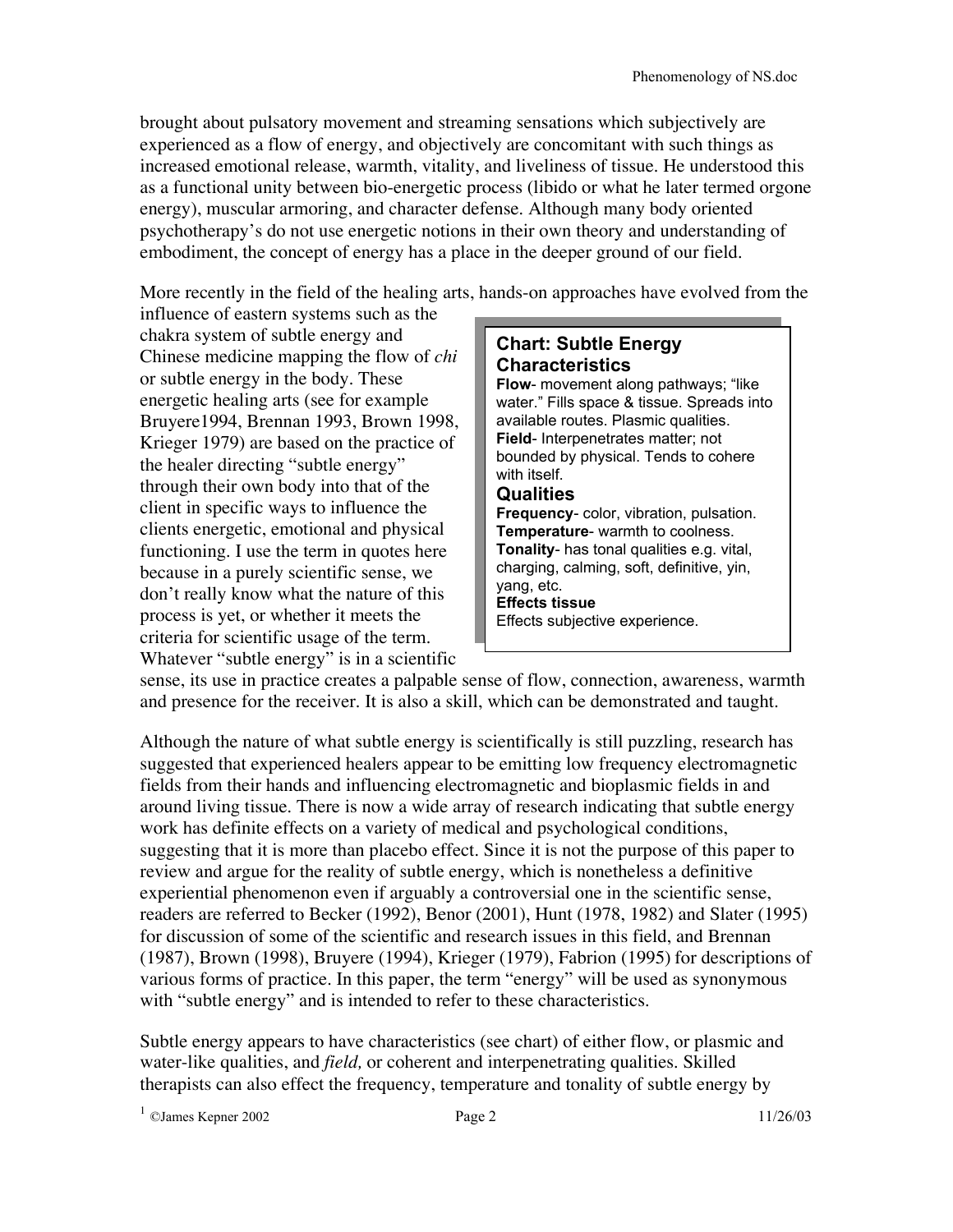practiced intention. The intensity (amplitude) of subtle energy generated by a particular therapist tends to increase over time with practice and, generally speaking, the greater the amplitude of energy flow generated the more effect there seems to be both on the receivers sensation and on creating actual changes in tissue itself. Subtle energy, in this sense, is subtle in effect only because of the therapists lack of skill or experience, and in practiced operators it may not felt as subtle at all by the receiver. Another factor in perceiving a palpable effect for the receiver is their degree of kinesthetic numbness to their own body sensation, which we will later in this paper understand as determined to a large degree by the blockage of their own nervous system to energy flow. The more numb and blocked a person is, the greater the intensity of energy flow will be required for them to "feel something." Contrawise, the more open they are to the flow of energy, the less intensity of flow will be required to create a palpable experience of energy.

As a student of these methods, I have integrated energy practices into the hands-on work we do as a part of GBPP (Kepner 2000), because of its usefulness in fostering many of the aims of a body-oriented psychotherapy. This includes aims such as increasing body sensation, supporting a sense of interconnection of ones body parts, the experience of internal flow, and greater access to embodied emotional experience. Energy techniques also operate with minimal intrusiveness for the client. This can be an important factor in working with traumatized clients in comparison to more muscle-oriented interventions, such as movement, expressive work or deep massage, typical of body oriented psychotherapy interventions. As we have extended this energetic work to being able to direct application on, and within, the nervous system itself, some principles have emerged pertaining to the relationship between energy, awareness and embodiment. I will discuss these and then present some of our current observations on the phenomenology of different parts of the nervous system as they impact body oriented psychotherapy work. A chart at right summarizes these principles.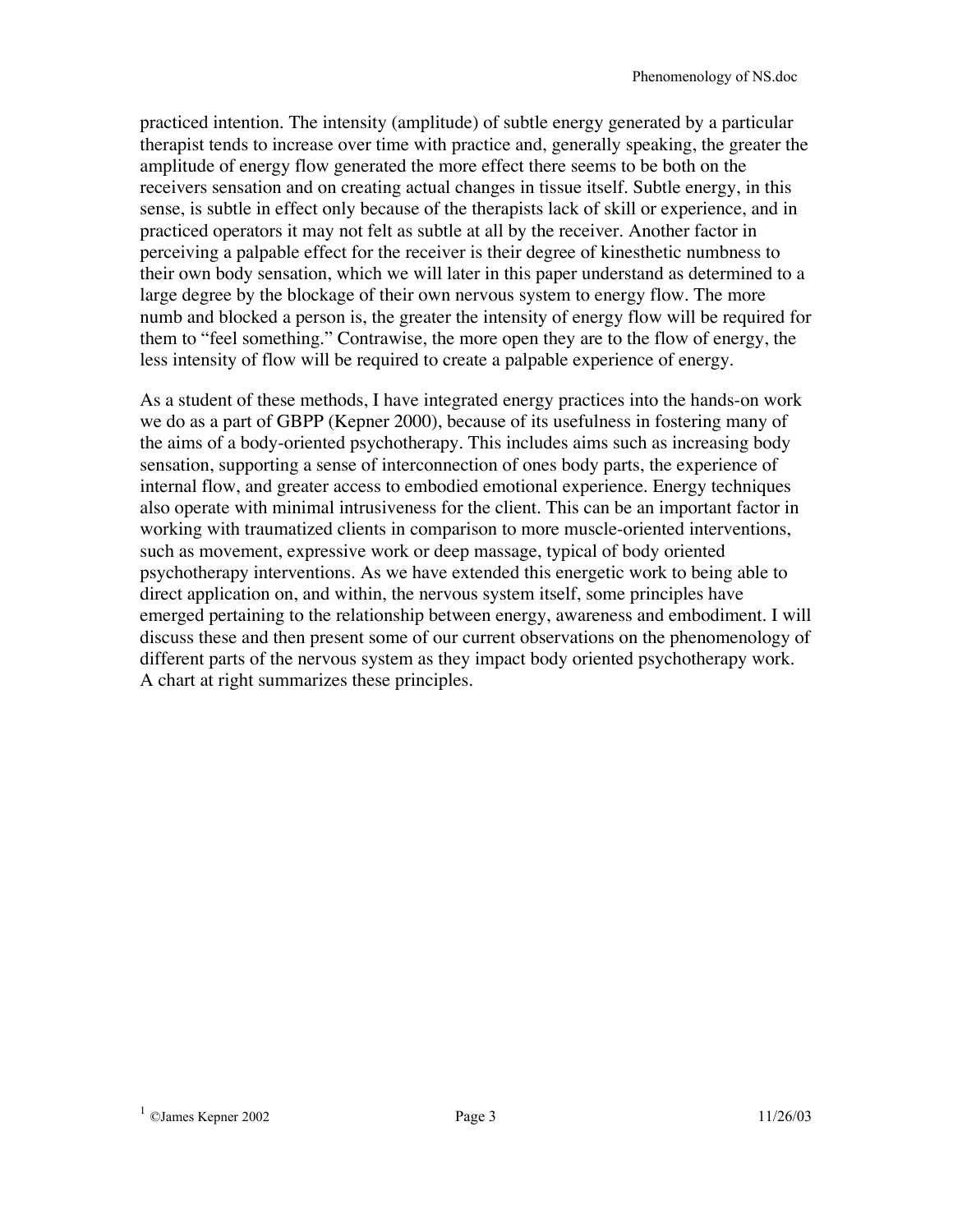## **I. The nervous system is also an energetic system.**

In addition to it's physiological function, the transmission of nerve impulse, the nervous system appears also to serve as a system for distributing energy to body tissues and organs. This is an understanding that has emerged from our exploration of the work of a  $20^{\text{th}}$  century energy healer named William Gray $^2$  (Gray 1947, Kepner 2001, Montgomery 1973). Nerves and nervous system tissue appear to readily distribute subtle energy throughout the body and directly into body tissues.

The concept of the human nervous system as a distributing system for energy in of itself is certainly of interest to energy practitioners and healers, and those in the and somatic therapies, but what does it have to say to body oriented psychotherapists? As we have developed techniques to clear and open nerves for better energy flow according to this principle, we also observed that this often made a major impact on client's sense of embodiment. They experienced themselves as more "in" their body, more physically aware, with increased body sensation and access to emotional feeling. These factors are essential to any body oriented psychotherapy and so were of

#### **Chart: Key principles from energetic work in the nervous system**

- I. The nervous system is also an energetic system.
- II. Conscious awareness has energetic properties.
- III. Consciousness is embodied via the pathway of the nervous system.
- IV. Consciousness is embodied via the nervous system in a cephalocaudal-peripheral direction..
- V. The availability of nervous system tissue to energy determines our capacity for, and experience of, embodiment.
- VI. Different parts of our nervous system engender different qualities or aspects of selfexperience effecting our psychological functioning and experience.

note to us, especially since the energetic work with the nervous system produced these effects more readily and with less fuss than more vigorous physical techniques. In addition, working with the nervous system as an energetic system has allowed us to understand the crucial link between consciousness, energy and the nervous system, and how this linkage profoundly effects our experience of our embodied self.

 $2$  William Gray, given the pseudonym "Mr. A" in Montgomery's book, intuitively developed an odd but powerful system of healing by understanding the nervous system as a distributing network of subtle energy. Our work has evolved from trying to recreate his work.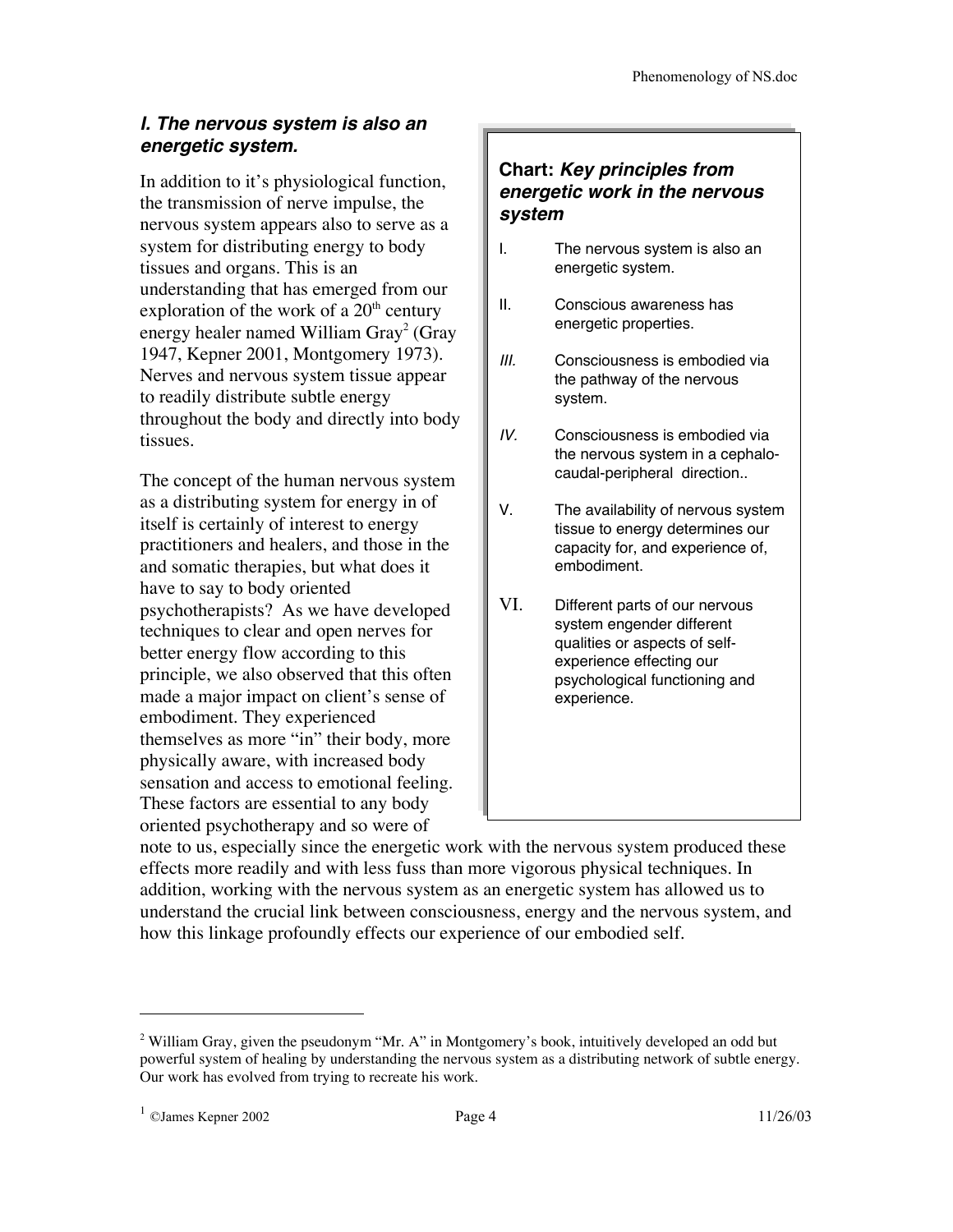## **II. Conscious awareness has energetic properties (the energy of awareness).**

Practitioners with trained and sensitive touch readily note the difference in the felt-quality of a person's bodily tissue when that person brings their awareness i*nto* that bodily area– not just attends "from a distance" but is able to feel present in that area. When awareness is present, bodily tissue feels more vibrant, warm, flowing and alive. These qualities are identical to what energy healers observe in the felt-quality of tissue that has been opened to energy, that it feels more vibrant, warm, flowing and alive.

Consciousness" i.e. the property of conscious awareness, appears to have properties and qualities which are identical to those of subtle energy in general, and we have concluded that it, too, is energetic in nature. We term this energetic property of conscious awareness the *energy of awareness (EOA).* Like other energetic phenomenon, a trained practitioner can sense awareness in terms of its presence or absence in the body. The energy of awareness behaves like other "energetic stuff" in having qualities of flow and presence, frequency and amplitude.

**Exercise: presence/absence in the shoulder and impact on toucher's impression.** Some glimpse of this can be acquired even to relatively untrained hands through the following exercise. Find a partner to work with and have them stand in a relaxed and comfortable position. Stand at their side facing them so that you could easily place your hands on either side of their shoulder, cupping the joint with your palms, without reaching or straining your own shoulders.

Rub your hands briskly together to warm and sensitize them, then place your hands on their shoulder as described. Stay breathing fully throughout this exercise, rather than diminish your breathing in order to "focus," because constancy of breathing maintains better sensitivity. Your elbows should be bent and your own shoulders and arms relaxed so you are without strain.

Instruct your partner, without changing their breathing or moving in any way, to bring their attention *away* from the shoulder you are touching: not just ignore that part of them, but to actively draw their attention out of that place and put all of their focus elsewhere, say into their other shoulder. Notice how their shoulder feels between your hands as they do this for a minute or two. Then instruct your partner to bring all of their attention *into* the shoulder you are touching, as if bringing themselves as fully as possible into the space between your hands. Again, pay attention to how their shoulder feels between your hands as they do this, noting any differences for a minute or two. You might wish to ask them to repeat this sequence to compare and contrast the subtle differences, and because your partner may become more skillful at moving their attention from repeating this a few times, giving you a more distinct difference to notice.

Most people can discern some palpable difference in the sense of vitality, liveliness or presence when your partner withdrew their awareness from their shoulder, compared to when they moved their awareness more fully into their shoulder. It is also this sense of

 $1 \text{ OJames Kepler } 2002$  Page 5 11/26/03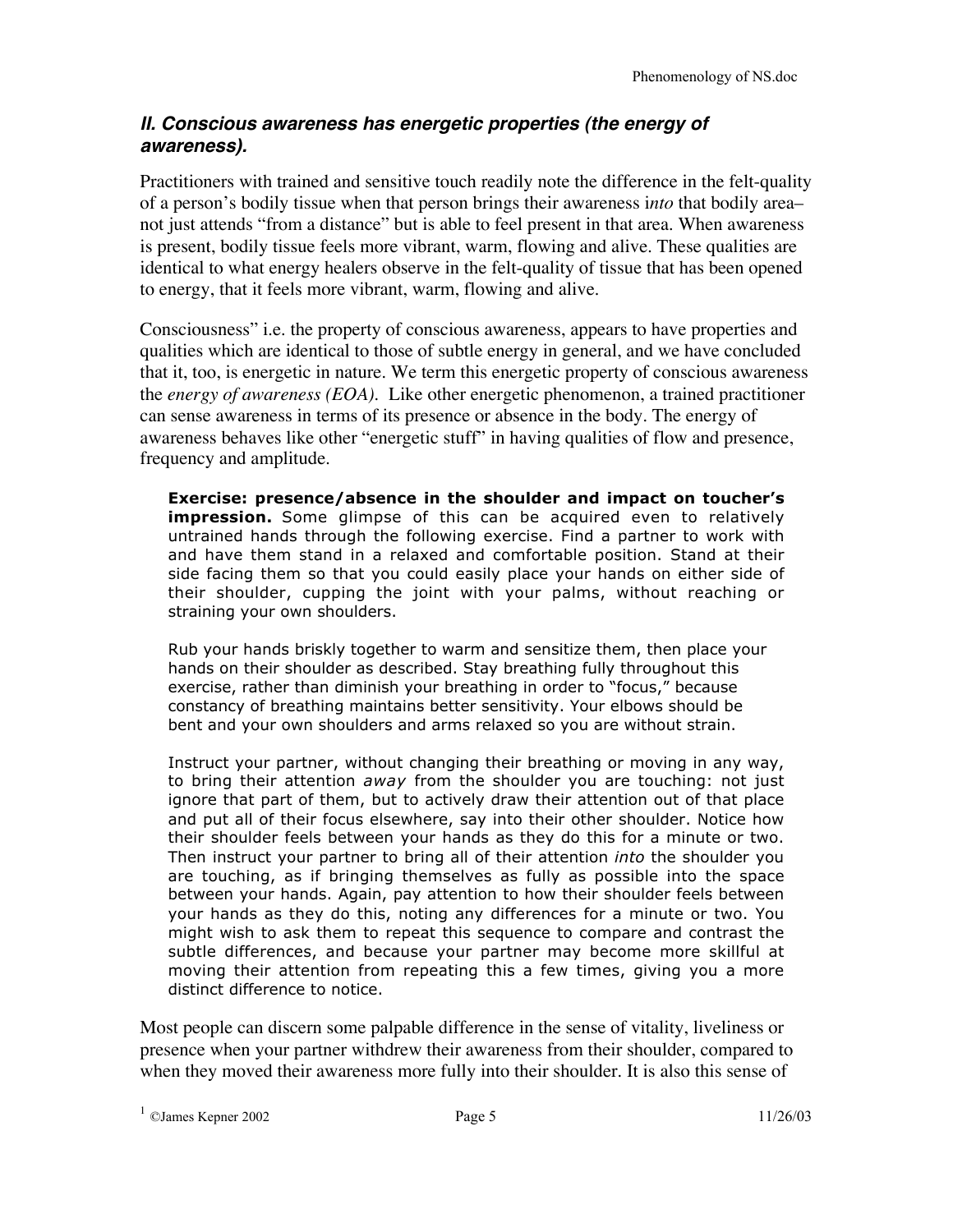awareness *moving* in and out of body areas which further gives us the sense that awareness is something flowing and energetic in nature. Consciousness is not like a light shining from a tall tower onto the bodily terrain below. Conscious awareness itself has an energetic quality and literally spreads and moves into body areas and tissues. While the biological nervous system gives us "signal" to and from the brain and nerve endings, which results in awareness *of* our body from that signal, it is the energy flow through the nervous system and the ability of our nervous system to carry the EOA which makes for

the possibility of *awareness in* our body. It is the EOA which gives us direct, felt-sense of being spread into and through our body, which we can truly call embodiment, rather than experiencing ourselves as only perched in our head, observing our bodily experience from afar.

#### **III. Consciousness, as the energy of awareness, is embodied via the pathway of the nervous system.**

Although most people would say that they are aware of their body, in the sense of being able to feel their bodily presence and location in a general way, if asked to point to where they live or locate their "I" they are more likely to point to their head. For the most part, we experience the center of our conscious awareness as being in the body region of the head, with the rest of our body being experienced at a distance, so to speak, "down there." It is not that we don't have *literal* sensation or control over our body below the head, but that as a rule we don't feel rooted "in and of" our body as a whole. Experientially, our "I," our sense of consciousness, is not



**Figure : Embodiment via the Nervous System**

evenly spread into, embedded in, and living in our bodily being, and we don't fully *inhabit* our bodily being.

Being aware "of" ones body is not the same as living *in* ones body. We don't fully *occupy* our bodily being. The "common sense" view that a person is their mind and thinking is not a philosophical "mind-body" problem. It is our common experience that our sense of presence, our consciousness and EOA, is more embedded in our brain and head than elsewhere in our body.

If you look at the figure to the right, you can observe how the nervous system so beautifully connects all the body areas and parts to the brain. You will recall how energy

 $1 \text{ OJames Kepler } 2002$  Page 6 11/26/03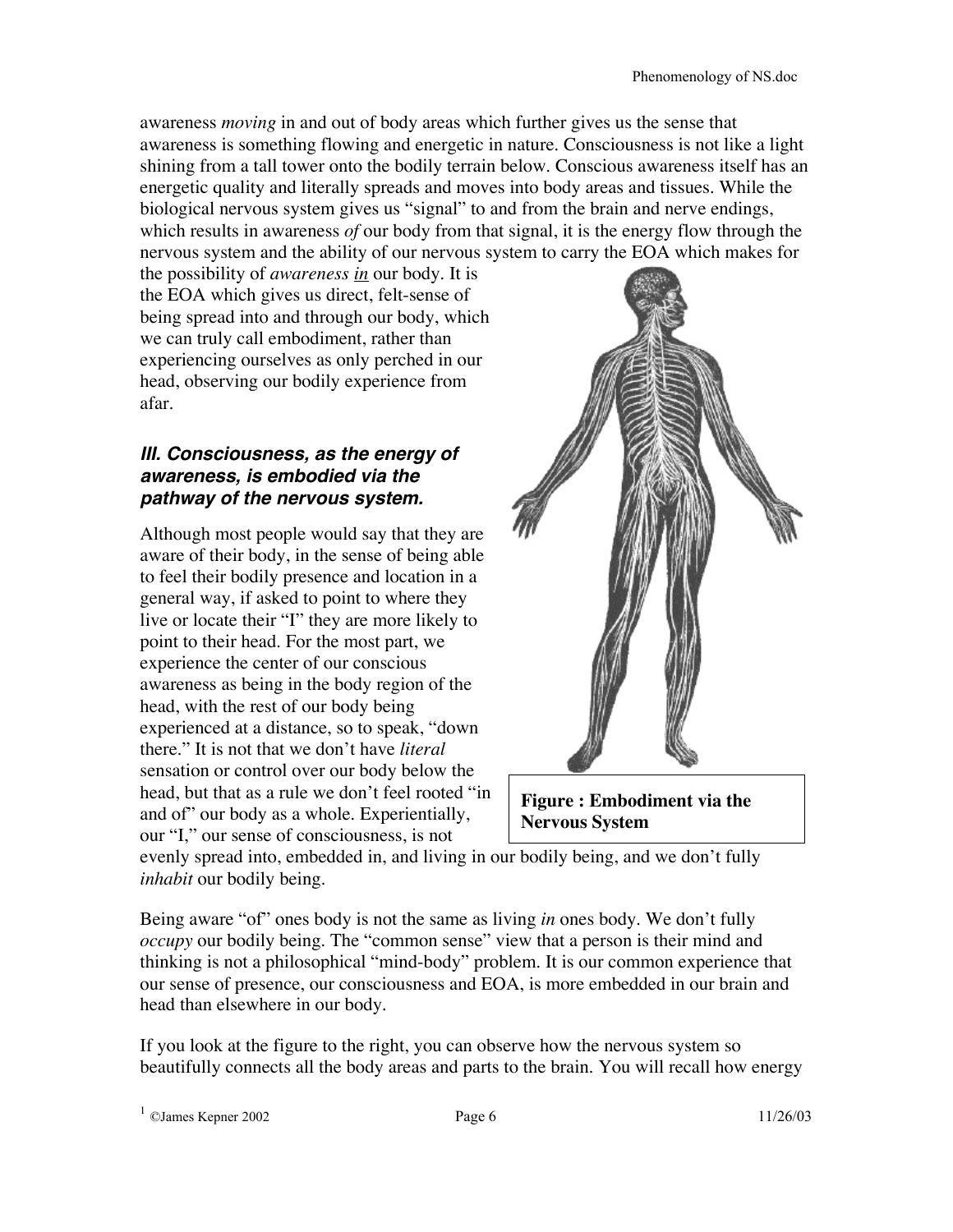behaves like water in the sense that it flows, fills into tissue, and spreads when it has an open channel through which to do so, and provides a carrier vehicle for other "substances" like the EOA. Imagine that the nervous system in the picture is like an open set of conduits. Imagine pouring a stream of water from the brain "downward" filling all the channels of the nerves. Then picture a drop of blue dye centered in the brain, the particular energy quality of consciousness we are calling the EOA, spreading downward and out into these watery channels until it filters all the way into the nerve endings and then into the body tissues. *If the brain is the putative "seat of consciousness," and conscious awareness is an energetic phenomenon (the EOA), then we can see how the nervous system would be the ready pathway, the highway of light so to speak, for the EOA to spread into the body.*

#### **IV. Consciousness, as the energy of awareness, is embodied via the pathway of the nervous system in <sup>a</sup> cephalo-caudal-peripheral direction.**

It becomes apparent from the description we are developing that the consciousness becomes embodied as the EOA enters into bodily life from the center of consciousness in the brain via an energetically accessible nervous system in a downward direction (from the point of view of a standing figure). Just as the nervous system of the human embryo grows in a cephalo-caudal, or head to tail, direction, *conscious awareness spreads into the body from the center of consciousness in the brain "downward" through the spinal*

*cord and then "out" into the peripheral nerves, both autonomic and skeletal, and into body tissues.* The nervous system is, in this view, the means by which our consciousness connects into matter.

As we appreciate the cephalo-caudalperipheral direction by which awareness spreads through the nervous system that helps us understand why certain classical body psychotherapy interventions don't seem to last very long. Grounding is one example of this. Many body oriented psychotherapies do a lot of physical work with the client's legs to help them to be more in their body and connected to the ground and to their self supports, aware of their lower half. Body oriented psychotherapy approaches often work via the muscular system, through stretching and or generating vibration and sensation through vigorous movement. But if the nervous system is the means by which awareness connects downward into the body core and there to the limbs, then grounding



 $1 \text{ OJames Kepler } 2002$  Page 7 2002

**Figure : The nervous system and cephalo-**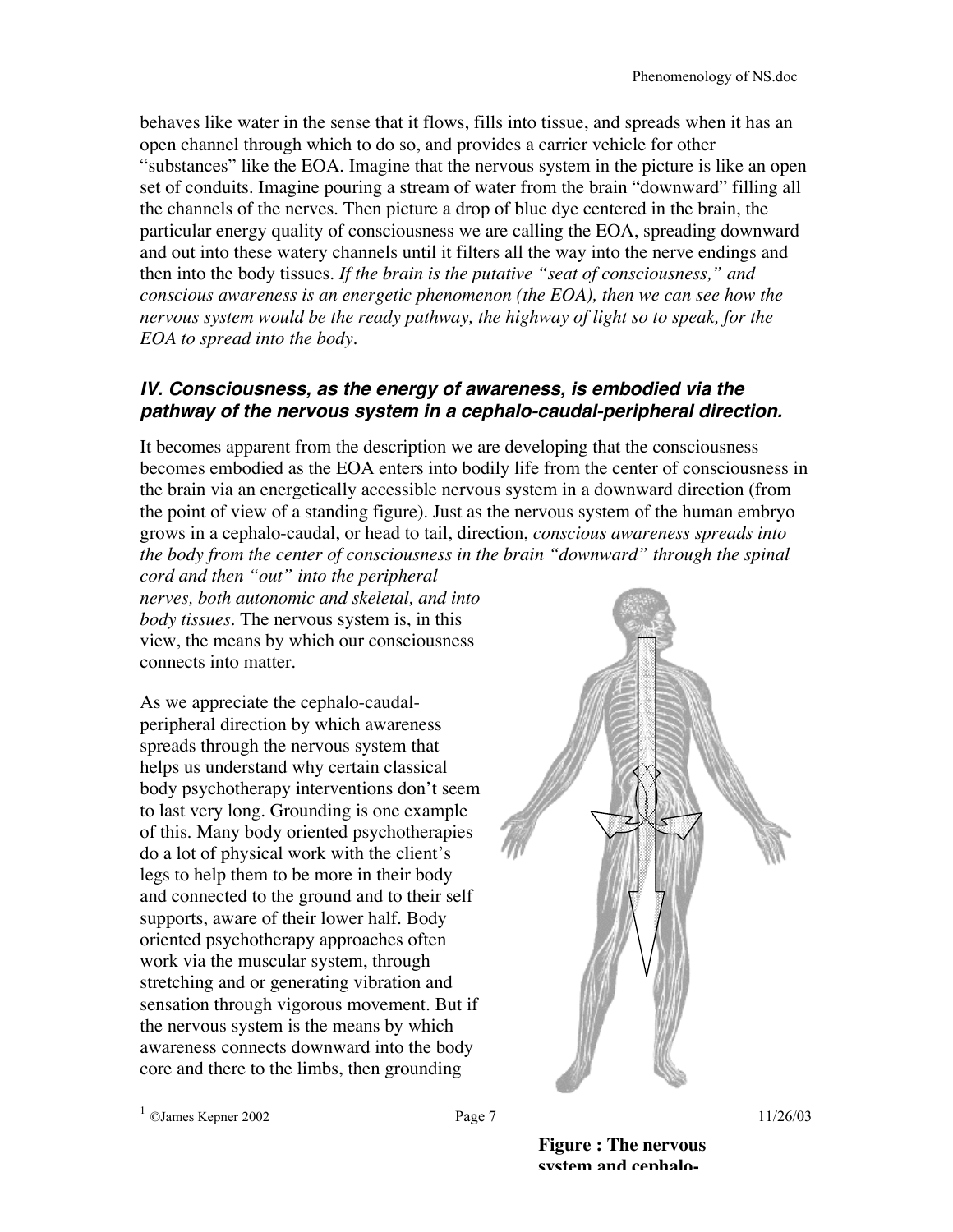work through the muscular system may not be the best approach. While muscular work certainly creates energy charge and sensation in the areas being stimulated, thus creating more temporary signal for the biological nervous system, such work may not adequately open the nerves to the resulting energetic flow. And, more fundamentally, this may be working in the wrong direction in terms of how consciousness connects into embodiment: the bottom up instead of from the head down.

Imagine the nervous system like waxed cloth, such that the cloth can't absorb the "water" of awareness centered in the brain. If you remove the wax in the leg end of the cloth, it still can't absorb the water from above because the rest of the cloth is unable to absorb and draw down towards the legs the energy of awareness. Muscular work may make muscles available to energy but not clear the nerves in the legs to flow, making the effects of grounding work readily dissipate despite hours of exercise and expressive work. You could wet the cloth, so to speak, by generating energy in the muscles through exercises, breathing and movement, and the EOA will be carried on the general field of energy which is then present and covering more of the body. But after you stop the cloth will dry out again. As the muscularly generated field dissipates again, as it will without the coherency and interconnection provided by the EOA throughout the nervous system, the person would feel himself or herself disconnecting from their legs again. The circuit of awareness is not completed from the inside out via the natural carrier of the EOA, the nervous system.

 In addition, for some clients, all that stimulation and charge in their lower body can actually "chase out" their awareness from their nerves in their lower body, because it is overwhelming and the "I" retreats from it (particularly true with survivors of trauma). Grounding is more rapidly facilitated and longer lasting by energetically clearing the nervous system, especially the big nerves in the legs, and making it accessible to the EOA from the head down.

## **V. The relative availability of our nervous system tissue to energy greatly determines our capacity for and experience of embodiment.**

It is obvious to anyone who works with body experience that, while everyone is aware *of* their body to a greater or lessor degree, many people do not prove to be *embodied* in the sense of feeling truly *in* their body. Some parts of us feel more "distant" from our sense of "I," some parts of us we barely feel at all, let alone feel present in and. Put in the terms of this paper, our EOA is often not spread evenly throughout our nervous system and into our body tissues.

When our nervous system tissue is readily available to energy flow we experience ourselves as more connected to and able to truly occupy our physical being. Contra-wise, when our nervous system tissue is limited in energy flow, we experience our bodily life more at a distance and indirect, or hardly at all. The observation from body oriented psychotherapy that we are commonly less aware of and less "in" some parts of our bodily being than others is a function of just this availability of our tissue to energy and awareness. Just as muscular tension can block the flow of energy and emotion in the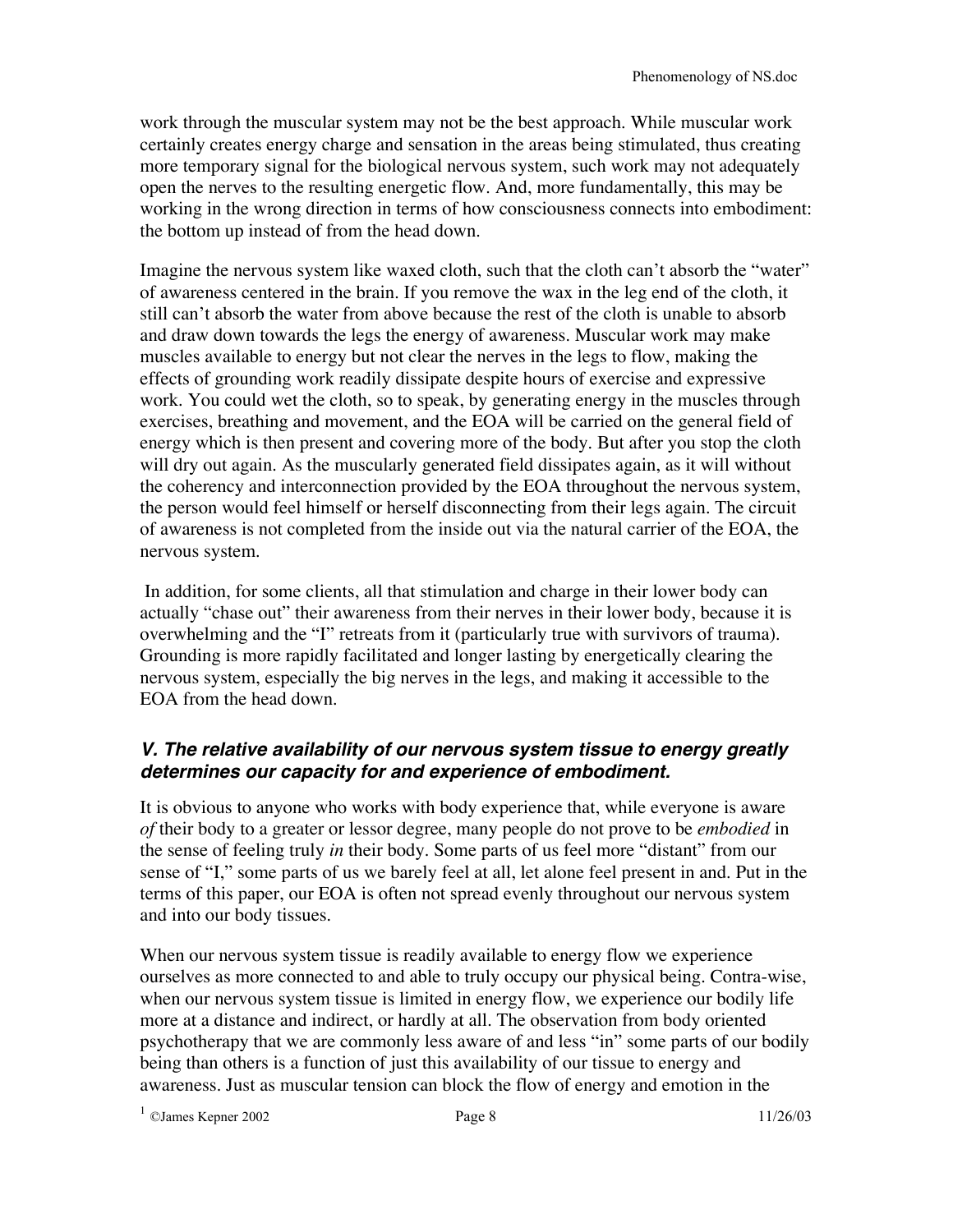body, as Reich observed, so too can nervous tissue become blocked and less permeable to the flow of energy and thus also to (the energy of) awareness. The "waxed cloth" metaphor used in the prior section appears at times to be all too accurate a description for our nervous system: impervious to the watery flow of lived-in awareness.

As we have worked in the nervous system energetically it has become apparent for many of our clients, and for ourselves as well, that a) their nervous system is not particularly open or available to energy flow, and b) their EOA literally *can't* get in to their body in any deep way. It is not necessarily that they are resistant or defensive to bodily awareness, so much as they are stuck in their brain and, in the punch line of an old joke, "they can't get there from here." A process that may have originated for defensive purposes may result in the nervous system being unavailable to the EOA even when the client is willing and ready to release the defensive function.

As we connect to bodily areas that were vacated for defensive purposes, we must distinguish defensive avoidance from the incapacity for experience. Therapists are often too ready to attribute ongoing incapacity to defense, blaming the client for their inability or lack of "readiness." It is as if, would they only be less defensive, they would be able to feel, or sense or express emotion. The two may exist concurrently and the client will only experience the defensive purpose when their capacity to experience their bodily nature via the nervous system exists.

#### **VI. Different parts of our nervous system engender different qualities or aspects of self-experience, and our degree of consciousness in these parts of our nervous system (mediated by the energetic availability of that part of our nervous system) effects our psychological functioning and sense of self.**

So far we have spoken of the *general* availability of the nervous system to the EOA and our general sense of being embodied. Body oriented psychotherapists have long noted that the specific location and degree to which a persons awareness occupies their body has an impact on their psychological functioning. For example, as a way to cope with physical or sexual trauma a person may withdraw their awareness from specific traumatized bodily areas, which may result in being unable to make that function as fully available in their lives. Feeling numb and disconnected from the pelvis and sexual organs as a result of sexual trauma, or feeling less present in body areas associated with surgery or disease are examples of this mode of coping.

The obverse can also occur where some particular dimensions of embodiment are emphasized to the exclusion of others, making this dimension of self-experience and contact predominant. We see this in character adaptations, for example, where a person's neuro-muscular dimension of embodiment is the most energetically available part of them, predisposing them to relating to the world through *activity*, but relatively unaware of their visceral inner sensation and so relatively cut of from their emotional life. Someone who is "all action and no sense," may seek high intensity and dangerous

 $1 \text{ OJames}$  Kepner 2002 Page 9 11/26/03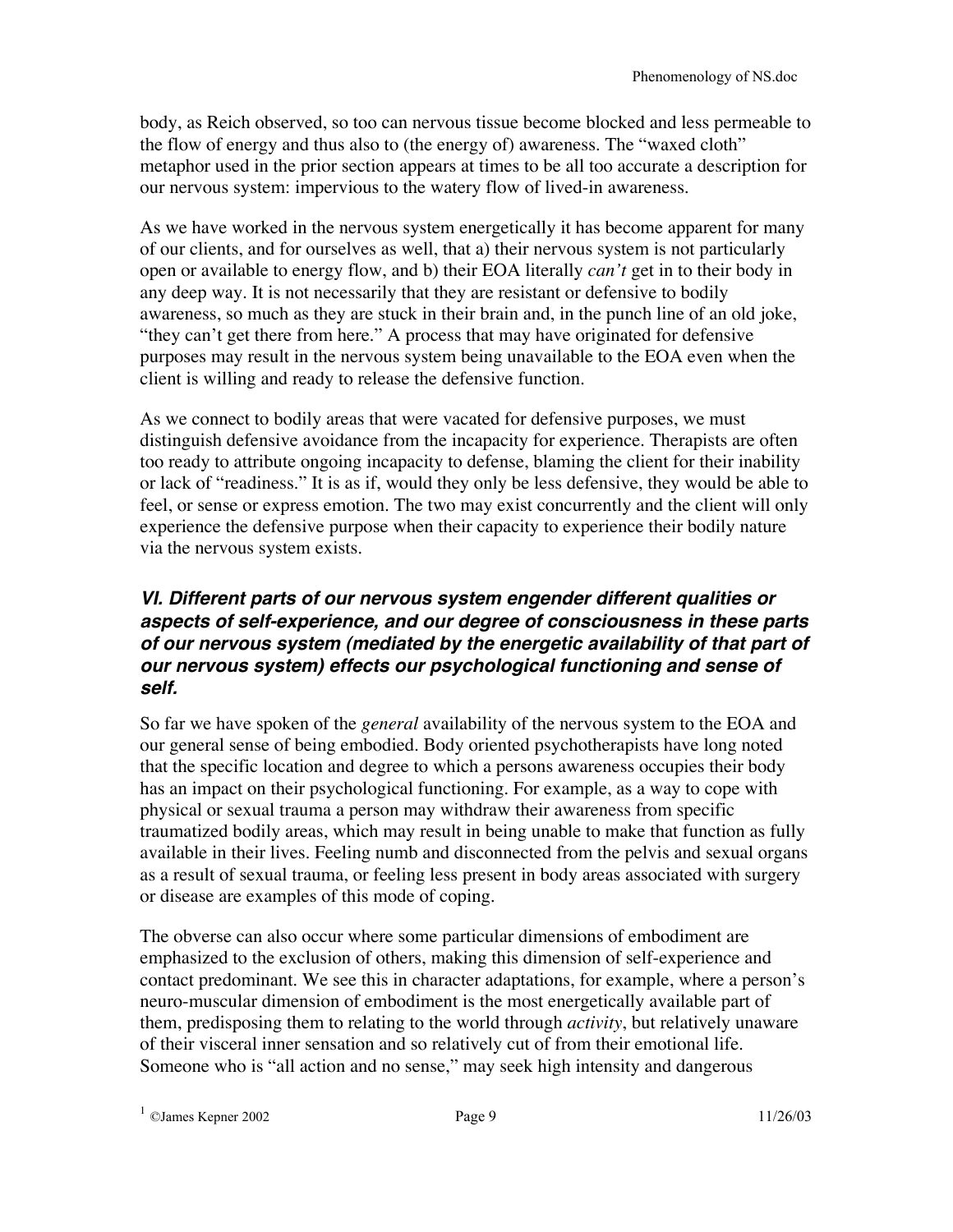situations in order "Just to have an experience!" as one man put it to me in the course of therapy.

Our experience through our different body systems each creates important nuances that somatically anchor us to different aspects of self: our experience of having a solid place to stand in the world is mediated through our experience of our legs. Our feelings and emotions are felt as resonant in our visceral organs. Our feeling of our "depths" and "insides" is intrinsically connected to our capacity to sense of our organs, bones and muscles. We will have a clear sense of being "in" that part of us, and have access to the self-experience of that part of us, if that part of our nervous system is available to and occupied by our EOA. This is true even with the autonomic nervous system, though we have been regularly told by our scientific education that we cannot be consciously aware of. Although the *function* of our autonomic nervous system are not governed by aware cognition, in our work we have found we can have surprisingly detailed awareness of our autonomic organs when the EOA has access by way of the autonomic nerves.

By opening the nervous system to the flow of energy we gain access to awareness of our bodily life and find new resources for experience, claim self-capacities, and bring our aware self into contact with issues in need of resolution. By bringing the EOA into our bodily life through an available nervous system, we come to live in the world and in ourselves more fully, making the pathway for our soul to manifest into a fully lived life.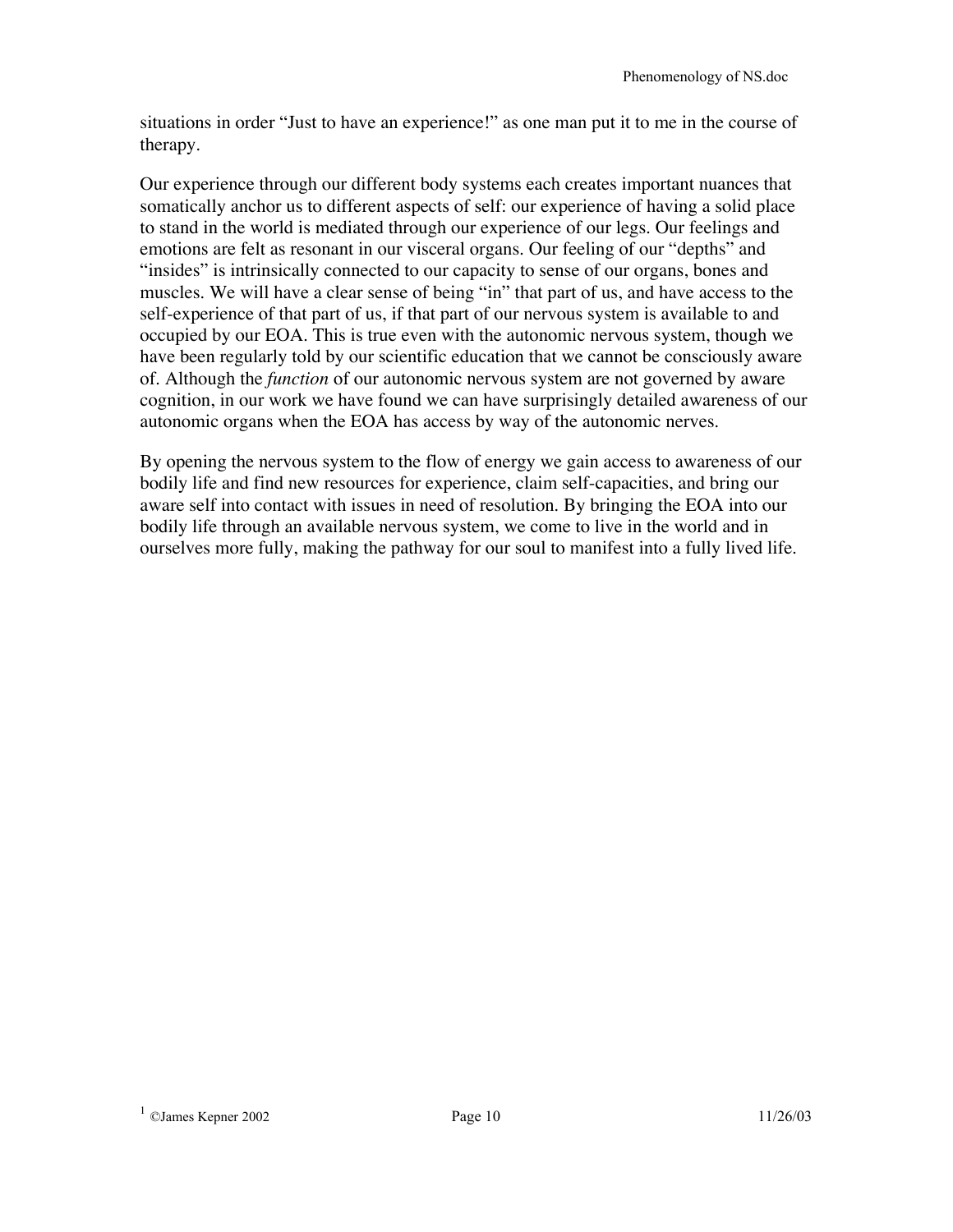Phenomenology of NS.doc



 $1 \text{ OJames Kepler } 2002$  Page 11 11/26/03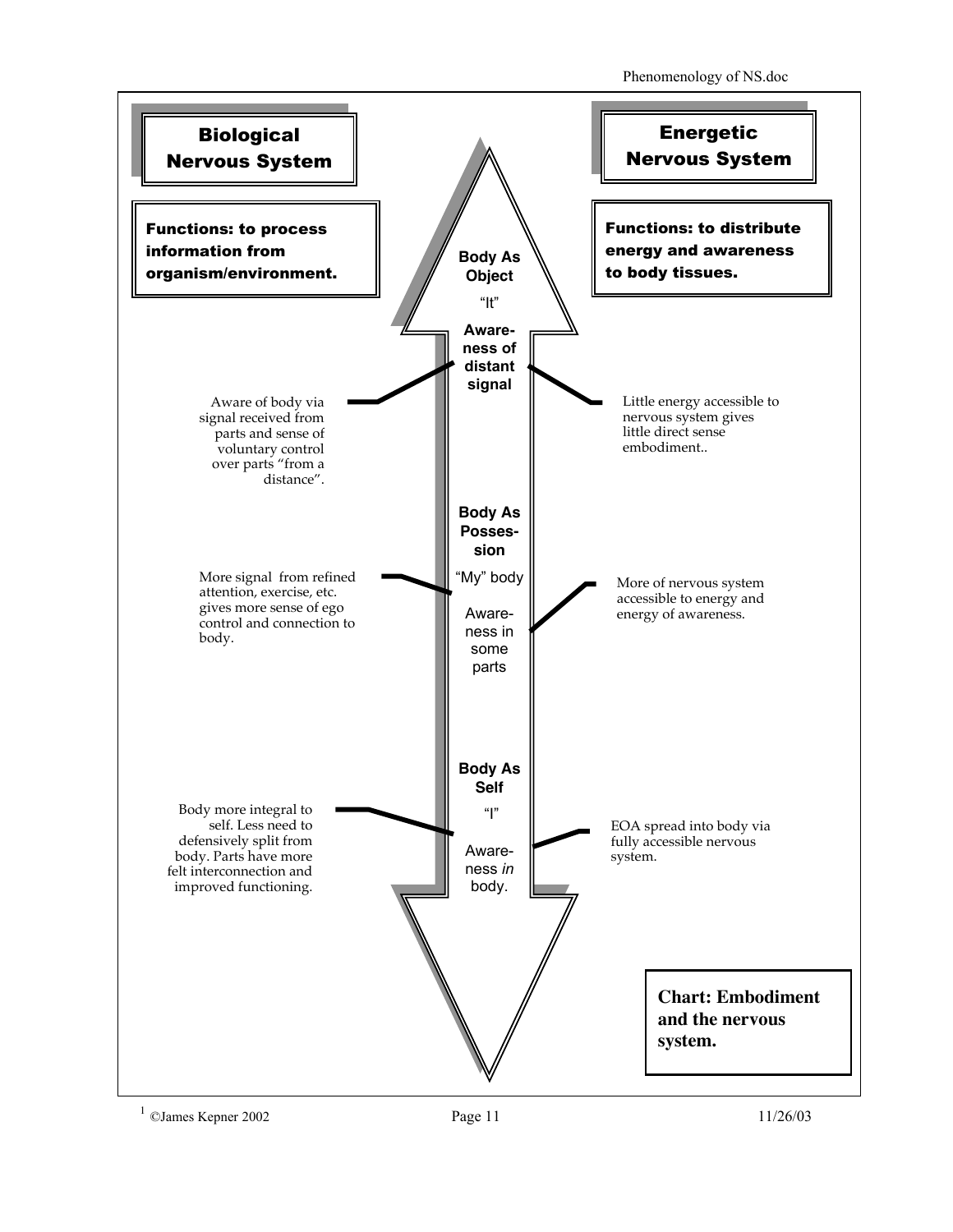The preceding chart attempts to give summary to the two natures of our nervous system, and show their contribution to the issue of embodied awareness and ownership of embodied life.

# **The Phenomenology of the Embodied Self and the Nervous System**

As we have noted, different parts of our nervous system engender different qualities or aspects of self-experience, and our degree of consciousness in these parts of our nervous system (mediated by the energetic availability of that part of our nervous system) effects our psychological functioning and sense of self. We could broadly term this the phenomenology of the embodied self through the nervous system. In this, both the

biological and energetic aspects of the different parts of our nervous system integrate into embodied qualities of experience.

## **Experience of basic being: the brain and existence**

The brain and feeling located

From a body oriented psychotherapy's point of view the primary experience of being an embodied self is like those three things said to be needed to sell any real estate: it's is very much about location, location, location. To exist is have a sense of location inside a body. To incarnate derives from the Latin *in carne*, which is *to be flesh.* Our first sense of being located in a body derives from our sense of being inside our skull looking out. From the view of this paper, our sense of being located in the head comes from the way in which nerve tissue carries the EOA. Since the brain is the biggest mass of nervous tissue it acts as a kind of big

## Chart: Experience of embodiment through the nervous system

**Brain** Basic being **Spinal cord and major musculosensory nerves** Being in the world **Muscular nerves** Self as activity External focus *Autonomic nervous system* Having insides Internal feeling focus **Vagus nerve** Inner presence and substance **Pelvic parasympathetic nerves** Earthy, primal self **Sympathetic nerves** Sense of inner charge and excitement Self as centered in body

core reservoir for consciousness and the EOA. It is this sense of presence, derived from the concentration of consciousness in the brain, which gives us the very fundamental ground experience of I-am. Descartes famous phrase would be phenomenologically restated as "I feel my sense of location in my head, where I think that I think, and therefore I am." Had Descartes been more embodied, I daresay that the course of Western philosophy might have been different!

 $1 \text{ OJames Kepler } 2002$  Page 12 11/26/03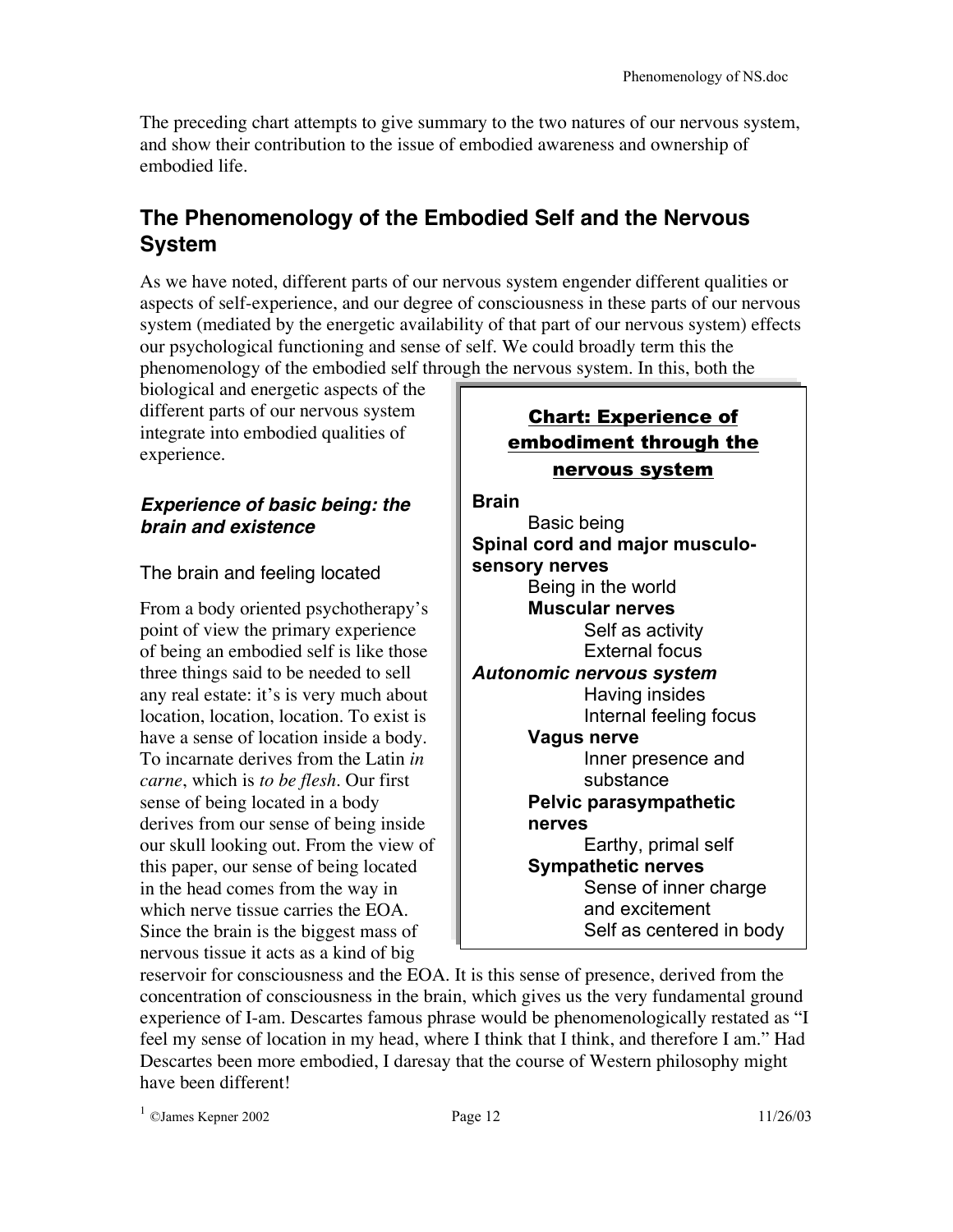This brain-location sense of our fundamental being is usually so key to the very nature of human existence that it is infrequent for clients to lack even this much sense of their fundamental existence. One exception is some dissociative clients who may at times withdraw their EOA so completely in order to flee embodied life that they experience being located outside of their body. To be so dislocated clinically suggests early preverbal childhood trauma and shock, or perhaps pre-natal problems, which significantly disturbed the very process of fusing consciousness to matter the developing nervous system.

#### **The experience of being in the world: filling down into the spinal cord and major sensory-motor nerves.**

Our experience of *basic being* is followed by our movement into embodied life as the EOA extends "down" into the spinal cord from the brain in the cephalo-caudal direction referred to earlier. The most ready nerve pathways for energy occur through the bigger nerves of the body<sup>3</sup> and those most directly to the seat of conscious awareness in the brain. These nerves include the spinal cord, the brachial nerves stemming from the cervical spinal cord, the large somatic nerves of the back, and the sciatic nerves of the legs. As we *fill into ourselves* we establish a sense of our outline and sense of being present as a bodily form. That is to say, as we have a sense of our back, arms, legs and basic skin container via these major nerve pathways for energy and awareness, we have the experience of being in the world as a bodily being. As the fullness of energy and EOA increases, we carry a greater sense of presence in our sense of being here on earth as an embodied being.

#### **Experience of our "insides:" the autonomic nervous system and <sup>a</sup> core self**

The sense of our being in the world which comes from the basic spinal cord, sensory and muscular nerves could be described as our experience of our body self as agent and container, but as embodied beings we are both container and contents, a phrase used by Bonnie Bainbridge-Cohen (1993). Our experience of having contents or insides comes from our autonomic nervous system, the parasympathetic and sympathetic nerves which enervate our internal organs. Most of us have been taught in biology and physiology that this part of our nervous system, in both sensory and motor forms is completely unawares and not accessible to conscious awareness or control. Medical doctors have even told me that we only have internal organ sensation under conditions of disease, such as gastric pain or indigestion! But even on the biological level, nerve signal from our internal organs is registered by our brain, and certainly visceral sensations such as fullness, hunger, arousal, fear (via increased heart-rate, respiration, and so on), and others are commonly perceived autonomic sensations.

<sup>&</sup>lt;sup>3</sup> It appears that literal nerve tissue volume has something to do with how much energy can be carried through nervous tissue. Larger nerves tend to carry more energy and awareness and also tend to open first to flow as we clear the nervous system.

 $1 \text{ OJames Kepler } 2002$  Page 13 11/26/03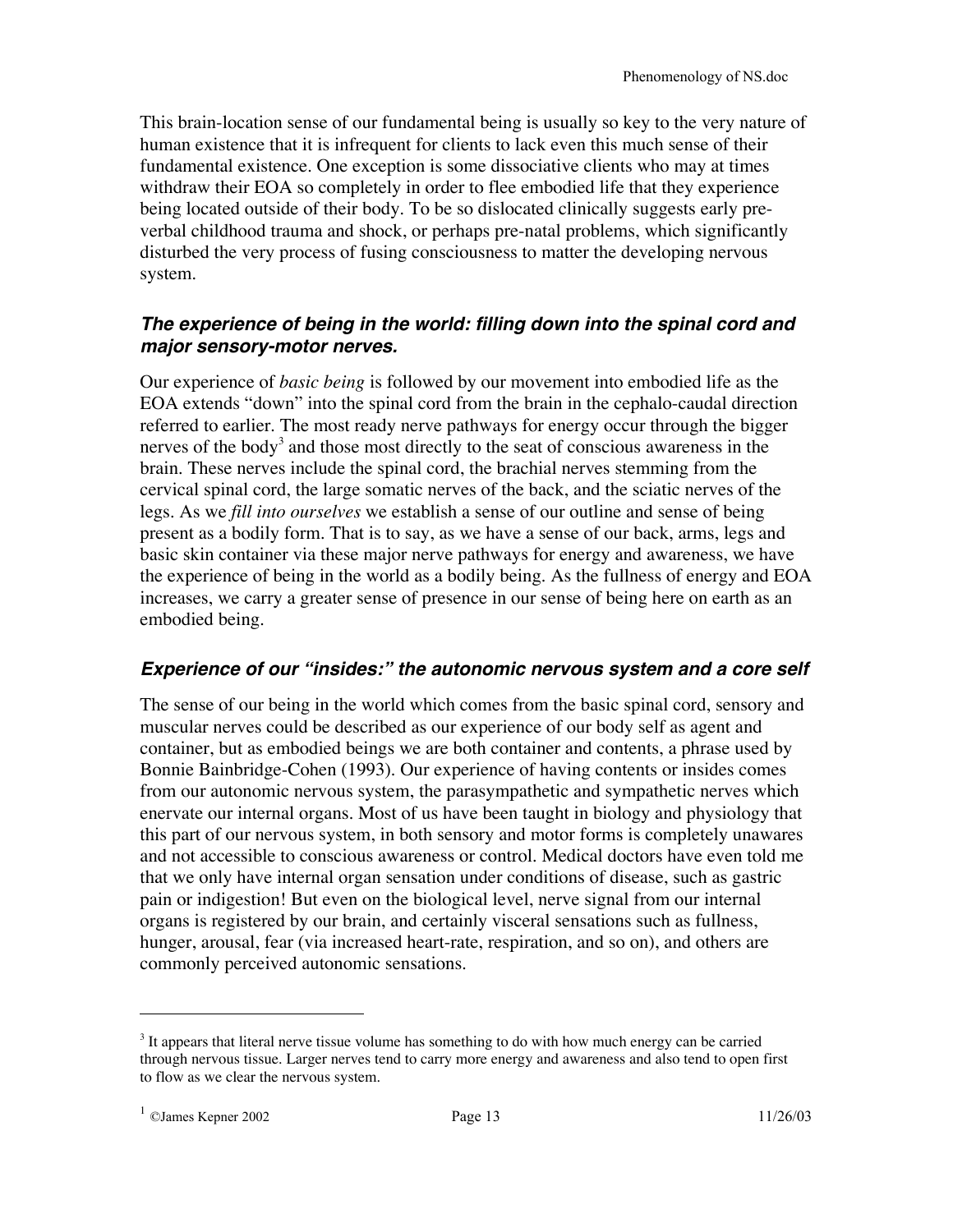As the autonomic nervous system is made more accessible to energy, our sense of "having insides" is even more clear and pronounced. We also have greater access to our inner life, our inner emotions, our gut feelings, and to a textured response to our living which comes from registering this dimension of our embodied being. Psychotherapy patients who present symptoms such as "I am empty inside," frequently turn out to be energetically blocked to significant parts of their autonomic nervous system and so register a blank spot in their bodily field of awareness which they interpret as "empty." On more careful exploration of their bodily sensorium this turns out to be a lack of sensation, like a mouth area numbed by anesthetic, where they are simply unable to *feel* their insides. In our current view this is because they don't have access to their autonomic nervous system via energetic connection and availability.

An open energetic flow from our CNS into the autonomic nervous system nerves creates a clearer sense of *having insides*: registering our inner sensation and process. As our EOA spreads into the nerves of our autonomic nervous system, we shift from the experience of *having* insides to *being* inside, and begin to feel that we are *living from the inside out.* We have a sense of our core, our depths, in a way that is not just metaphorical as these terms are often used in psychotherapy, but real in a physical sense. Our "depths" are literally our nerves and organs deep in our body core. "Deep inside me" is the feeling of sensation and consciousness embedded in one's autonomic nervous system. "My core" is the feeling of being anchored in the literal location of the central axis of the torso through the sympathetic nervous system.

The most direct neural routes for the EOA from the brain into the body core (torso) and the visceral organs is through the nerves of the autonomic nervous system especially the sympathetic ganglion chain and the vagus nerve. The sympathetic chain, which descends on either side of the spine inside the body cavity, and the vagus nerve which descends from the brain stem and branches into the heart, lungs, and mid abdominal digestive organs, both have direct cranial connections to the brain. It is from the quality of energy and awareness through these nerves, as well as the less conscious sensory nerve signal, that we have a sense of our insides, our inner gut/visceral sense of experience.

Sensory nerve signal alone may give us some vague form of inner visceral sensation, but it is not sufficient to give us a sense of being inside ourselves, rooted in our inner presence and substance. Only when the EOA is connected to and spread down into our visceral organs via the autonomic nervous system does this sense of inner presence and substance become tangible and specific. When the EOA is *not* connected to and spread into our autonomic visceral nerves we may feel autonomic stimulation and emotions, but it is experienced as coming from "down there" rather than "inside *me.*" We experience our feelings and emotions as "rising from below" without a clear connection to our own ongoing process. For example, in panic and anxiety disorder the person feels himself or herself as taken over by a wave of anxiety rising up from the solar plexus or chest which occurs "from nowhere." As we open the nerve pathways to energetic flow and thus create access for the EOA clients experience a sense of their insides, and find more connection to their emotions and inner life.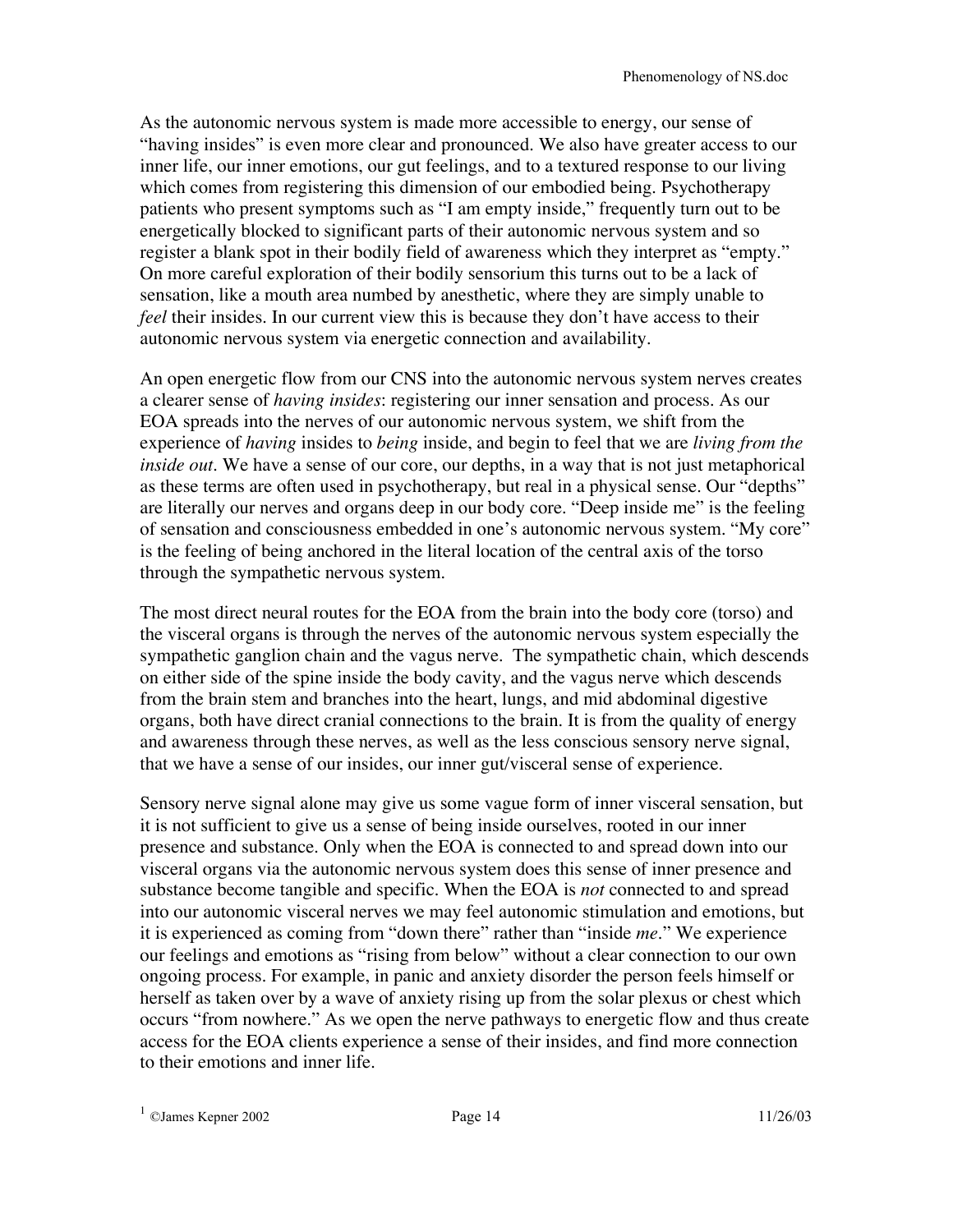# **Parasympathetic nervous system experience-**

## **Vagal experience:**

The vagus nerve, really a nerve system in some ways, is one of the longest nerves in the body with direct cranial connection. It originates in the midbrain and descends down the torso interior all the way to the umbilical area, with organ branches to the eyelids, middle ear, salivary glands, heart, bronchial tubes, stomach, liver, pancreas, and parts of the large and small intestine. It covers a tremendous amount of our body interior.

The experience of being energetically present and connected into the vagus nerve is that of having inner presence and substance. We feel a sense of being filled into ourselves, of having inner substance. It tends to be a softer edged quality than our sense of connection into our sympathetic nerves (see below). Much of our vagal experience of self is related to the sensations and process of feeding and ingesting food: an open and receptive quality of experience in the eyes and mouth, a sense of moving down and into ones soft body core, a suffusing warmth in the chest that comes with slowing cardiac activity and bronchial dilation, the sensations of interior satisfaction and fullness which comes from the esophageal and intestinal presence. A lot of what in psychotherapy is referred to as "oral" is more properly *vagal* in nature.

Contact with yearning, longing, heart-felt wounds, difficulty with self-comforting and self soothing, difficulty with love, relatedness, lack of internal sense of sufficiency, and so on, are often related to energetic blockage and lack of presence in parts of the vagus system.

## **Lower parasympathetic experience:**

The lower parasympathetic nerves, which emerge from the sacrum, enervate the lower digestive and pelvic organs. Our internal experience through these nerves is not as specific as that arising from the vagus nerve whose major organs, the heart, lungs, upper digestive and transverse colon, seem to give us more definite and distinctive qualities of experience. We might best describe registry of our lower parasympathetic nervous system as experiencing presence of, and in, our "earthy" self because of the connection to sexuality and digestion. Another quality is a sense of our "depths." The sense of having a deep inner well of feeling comes from being connected to and living from (the EOA spread into) our lower parasympathetic nervous system.

# **Sympathetic nervous system experience**

Physiologically, the sympathetic branch of the autonomic nervous system is responsible for arousal states, and to prepare the us for high output activity, the so-called "fight or flight" reaction: increased heart rate, blood pressure and respiration, decrease in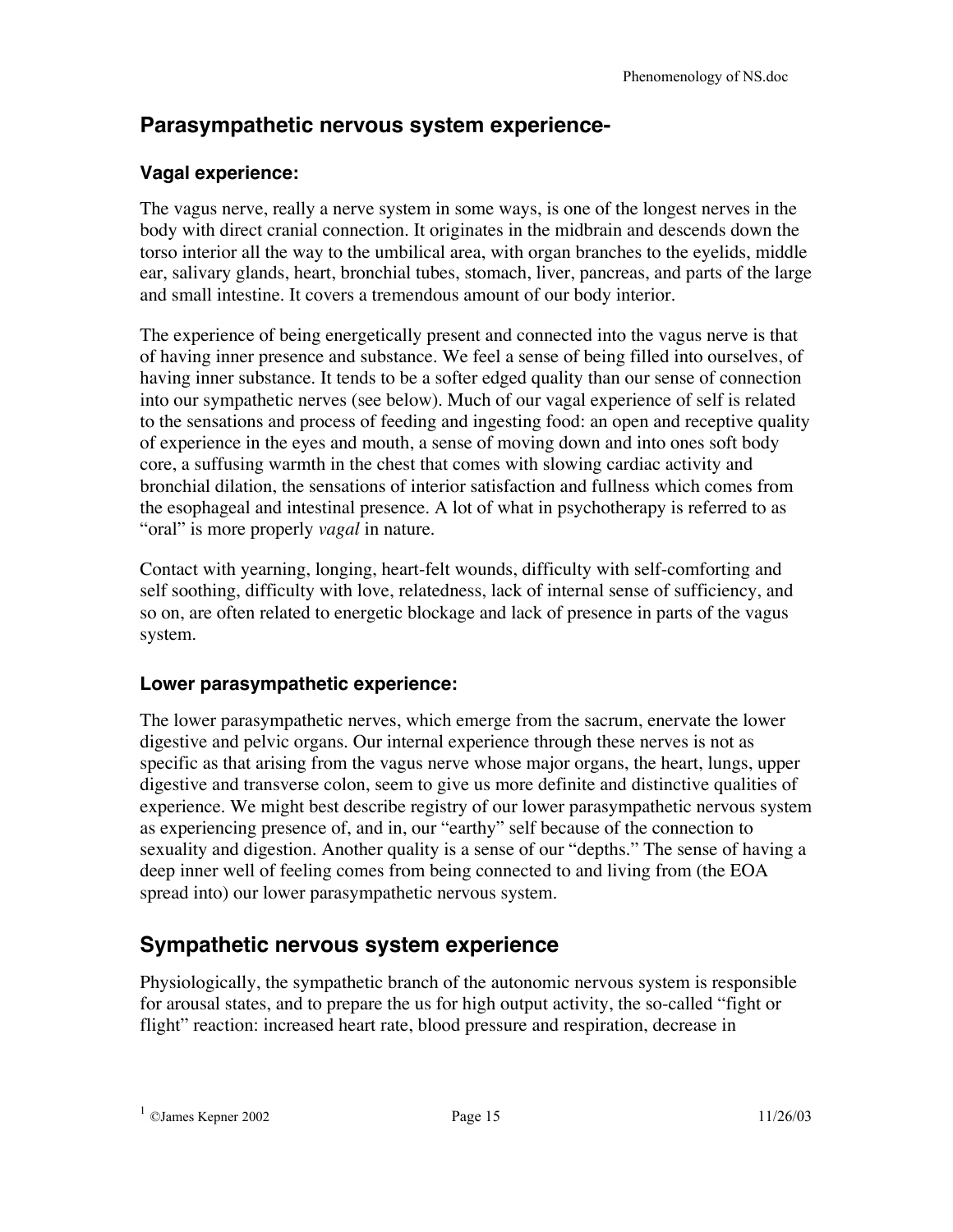peristalsis and digestive activity (to free metabolic energy for the brain and muscles), an increase in cortisol and other adrenal secretions. 4 Phenomenologically, this creates a general internal sense of charge and excitement, a feeling of being energized and actively engaged or readiness for engagement.

Our energetic experience of being in our sympathetic nervous system is in part related to this physiological sense of arousal, but also related to the anatomical structure and location of one of it's primary components: the sympathetic ganglion chain. The sympathetic ganglion chain descends all the way from the upper cervical vertebrae bilaterally on either side of the spine, but anterior to it, just inside the body cavity from the spine, all the way to the sacrum. Thus it defines a kind of internal axis just in front of the spine, interior to the body. Nerve roots at each vertebral level reflex from the spinal cord to the ganglion. Recall that our main route of incarnation or inhabitation into embodiment is first from our brain downwards into our spinal cord. When we energetically inhabit our spinal cord and our sympathetic ganglion chain we have a very clear sense of being centered in ourselves and aligned with our axis. This sense of our axis is tremendously stabilizing to our personality, and we feel much more able to hold our personal ground unswayed when we have it. A lot of issues which psychotherapists have framed in our era as about "boundaries" are not about how we manage interaction at our edges at all, but rather are how we feel displaced from this axis-center in our body. If we are not adequately anchored in our sympathetic/spinal axis through these parts of our nervous system, we easily "loose ourselves" and center upon the experience or agenda of others.

As energy can spread into the sympathetic nerves that reflex from the ganglion into specific organs we have a sense of organ tone, and internal support. The quality of "charge" that is characteristic of sympathetic nervous system energy carries a felt quality of being "pumped up." We feel filled out inside, not just with a sense of internal presence (as occurs from our connection to the parasympathetic nerves into the organs) but of being somewhat expanded, internally defined and toned.

## **Experience of Self as Activity: the neuro-muscular connection**

When the energy of awareness is engaged into the musculo-skeletal nerves the sense of oneself as a definitive and bounded being, as well as of ones self as being about activity becomes paramount. The sensory signal generated by our muscular tonus, when our tonus is adequate, leaves us with a sense of having a definite boundary, a shell so to speak, which has vibrancy and strength. If you have lifted weights at all, this sense of "I am" that comes from charged and tone musculature is quite familiar. Our sense of personal capacity and strength, which importantly relates to the feeling of our coping capacity,

<sup>&</sup>lt;sup>4</sup> Overall, increase in sympathetic nervous system activity tends to decrease parasympathetic activity, although in some areas these both are required, as in sexual arousal where heart rate increase and yet peripheral vasodilation (for erection and genital swelling) co-occur.

 $1 \text{ OJames Kepler } 2002$  Page 16 11/26/03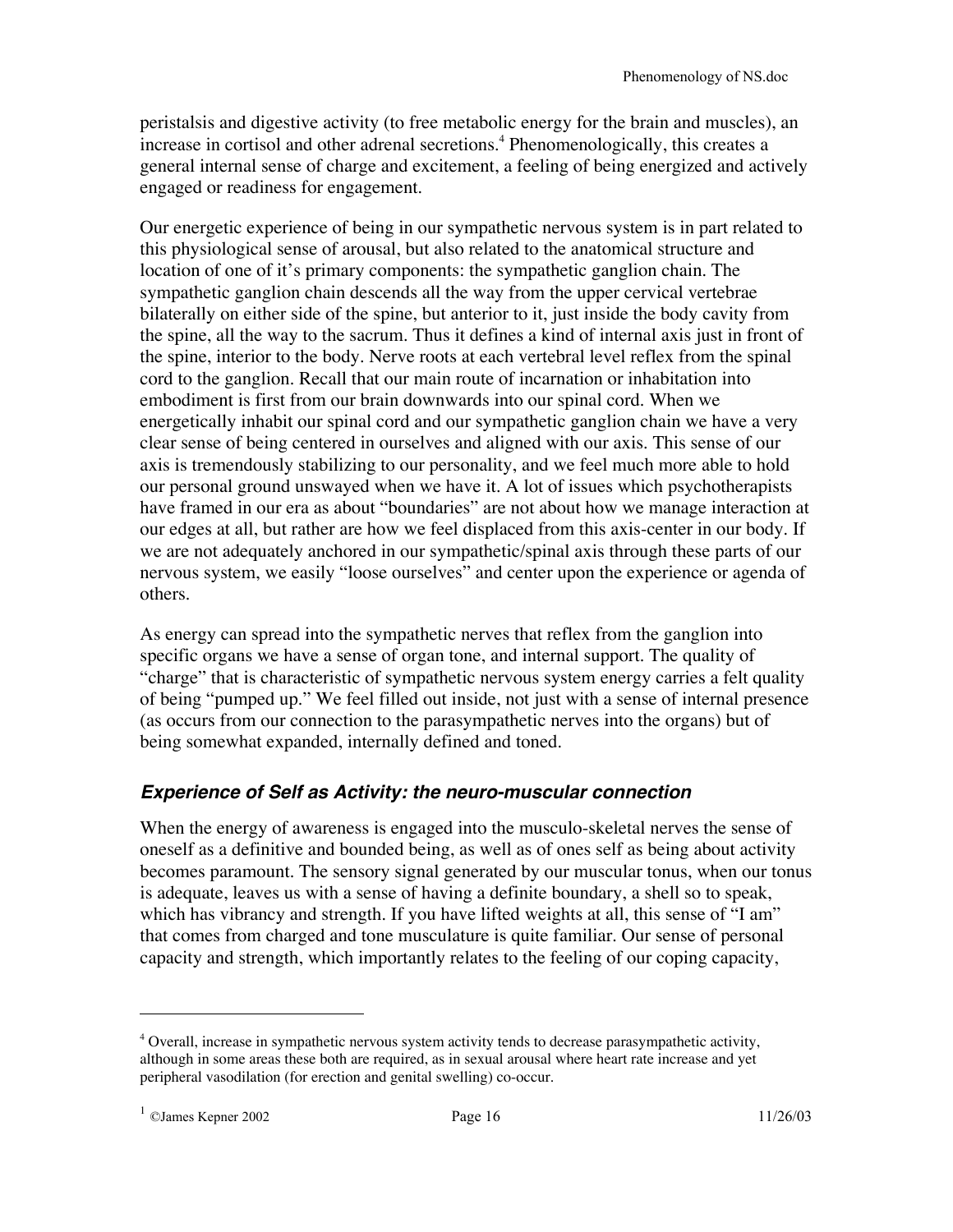comes in part from our muscular and movement capacity and especially from the neurosensory feedback we derive from an active, charged musculature.

In addition to feedback and self-definition, the quality of energetic emphasis on our muscular being also effects our focus. To have a more open energetic pathway out into our muscles, our periphery, is to focus more of our consciousness outward into our activities and into the world, so to speak. How much we live in our shell, our action in the world versus other dimensions of our being is an important contribution to character style and can be worked with from the energetic-nervous system direction.

For example, in the Autonomy<sup>5</sup> structure the emphasis on guarding against manipulation by engaging the social world defensively through high output action or charm distal to the body directs all the energy of the personality towards the outer world. The inner world, here understood as the autonomic nervous system and the body core, does not get accessed by awareness and is not "lived in" or inhabited by the EOA. Body therapy work that attempts to work through the musculature in this character structure usually reinforces this defense by mobilizing more energy output at this body shell. It does little to safely connect with and make accessible their inner being, which in essence is their autonomic nervous system, particularly the parasympathetic realm of experience that they are so defended from. Energetic work on the autonomic nervous system goes more directly to the heart of the matter for this kind of character structure.

As a contrast, the Need structure (Oral) has the opposite problem. This structure must develop stronger energy and conscious connection to their muscular capacity and shell. Without this they feel weak, unbounded, unable to mobilize energy and self-support. Muscular development alone does not make for a continuity of energy-consciousness through the nervous system. Working energetically at the boundary between nerve endings and muscles helps people with this character structure acquire a more stable and lively connection to their muscular nature.

## **Reformulation of the process of body oriented psychotherapy.**

Body oriented psychotherapists have worked to develop client's body awareness through physical means (touch based work, movement, exercises, breathing, etc.) and understand it as a defense/adaptation. These techniques are predominantly muscular in nature, seeking to release defensively held tensions and emotional patterns, or seek to flood the body systems with energy charge via breathing, the use of movement and touch, and so on. The effect on the nervous system is usually indirect and secondary. Under terms of the current discussion it appears that until the nervous system is accessible to energy and to the EOA the person *can't* readily be "in" their bodily self. It is not resistance so much as inability. The muscular system per se seems to be the most indirect means to accomplish this.

<sup>&</sup>lt;sup>5</sup> This term is derived from Bodynamics. The term in used Reichian theory is the psychopathic structure.

 $1 \text{ OJames Kepler } 2002$  Page 17 11/26/03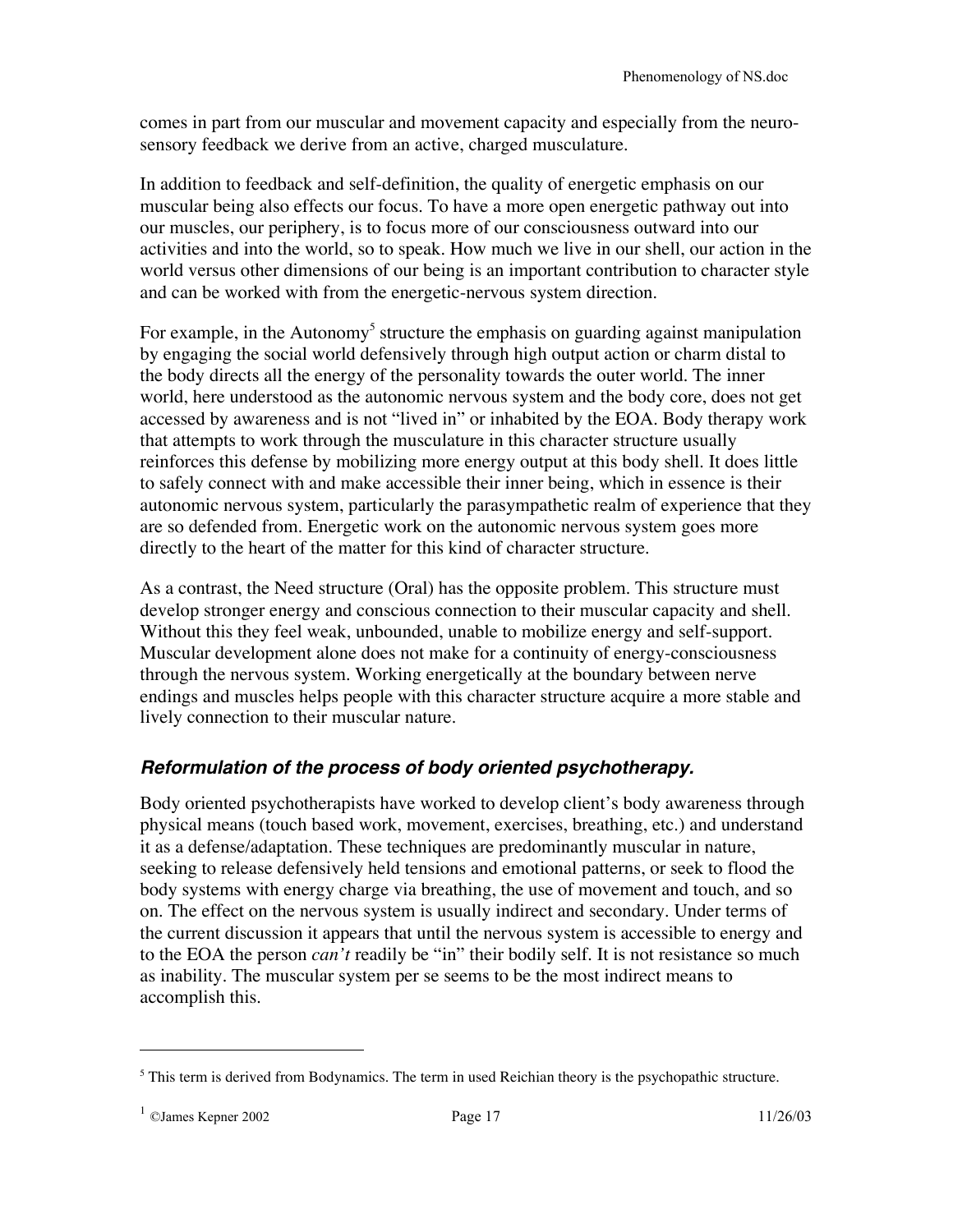From the view presented here, much of the emphasis in body oriented psychotherapy on dissolving armor and working muscularly appears to be working from the wrong end of the system of human awareness. Our historical theory base, which has oriented more from our muscular nature, has predisposed us to certain kinds of interventions. These may have misled us as to the critical system through which our work operates. Therapeutic aims which have appeared to require large movements, dramatic discharge, and high amplitude breathing, might be accessed with more subtle interventions if the awareness function can be accessed through its native body system. The therapeutic work referred to here is, in my experience, equally deep as such high-amplitude discharge work even though it may not have the dramatic quality that some have confused with authenticity. And, it avoids the "collateral damage" which can come from excessive reenactment, regression, flooding of traumatized systems, re-traumatization and imprinting, and so on, the iatrogenic problems inherent in certain forms of body therapy work.

## **References**

**Bainbridge-Cohen B. (1993) Sensing, Feeling and Action. Contact Editions: Northhampton, MA.**

**Becker, Robert O. (1992) Modern bioelectromagnetics & functions of the central nervous system. Subtle Energies 3(1): 53-72.**

**Benor, DJ, (2001) Healing Research, Volume 1, Spiritual Healing: Scientific Validation of a Healing Revolution, Southfield, MI: Vision Publications.**

**Brennan, Barbara Ann, and (1987) Hands of Light, Bantam Books: N.Y.**

**(1993) Light Emerging, Bantam Books: N.Y.**

**Brown, Chip (1998) Afterwards, You're a Genius: Faith, medicine, and the metaphysics of healing. Riverhead Books: NY.**

**Bruyere, Rosalyn, (1994) Wheels of Light Vol. 1, Simon & Schuster: NY.**

**Fahrion, Steven E. (1995) The clinical face of energy medicine. Subtle Energies 6(1): I-iii.**

**Gray, W.E.,** *Know Your Magnetic Field* **Health Research, POB 850, Pomeroy, WA 99347**

**Hunt, Valerie (1978) Electronic evidence of auras, chakras in UCLA study. Brain/Mind Bulletin, Mar 29, 3(9): 1-2**

**Hunt, Valerie. (1982) Scientific research on psychic energies at the Department of Kinesiology, UCLA. J. Holistic Health, 6: 47-54.**